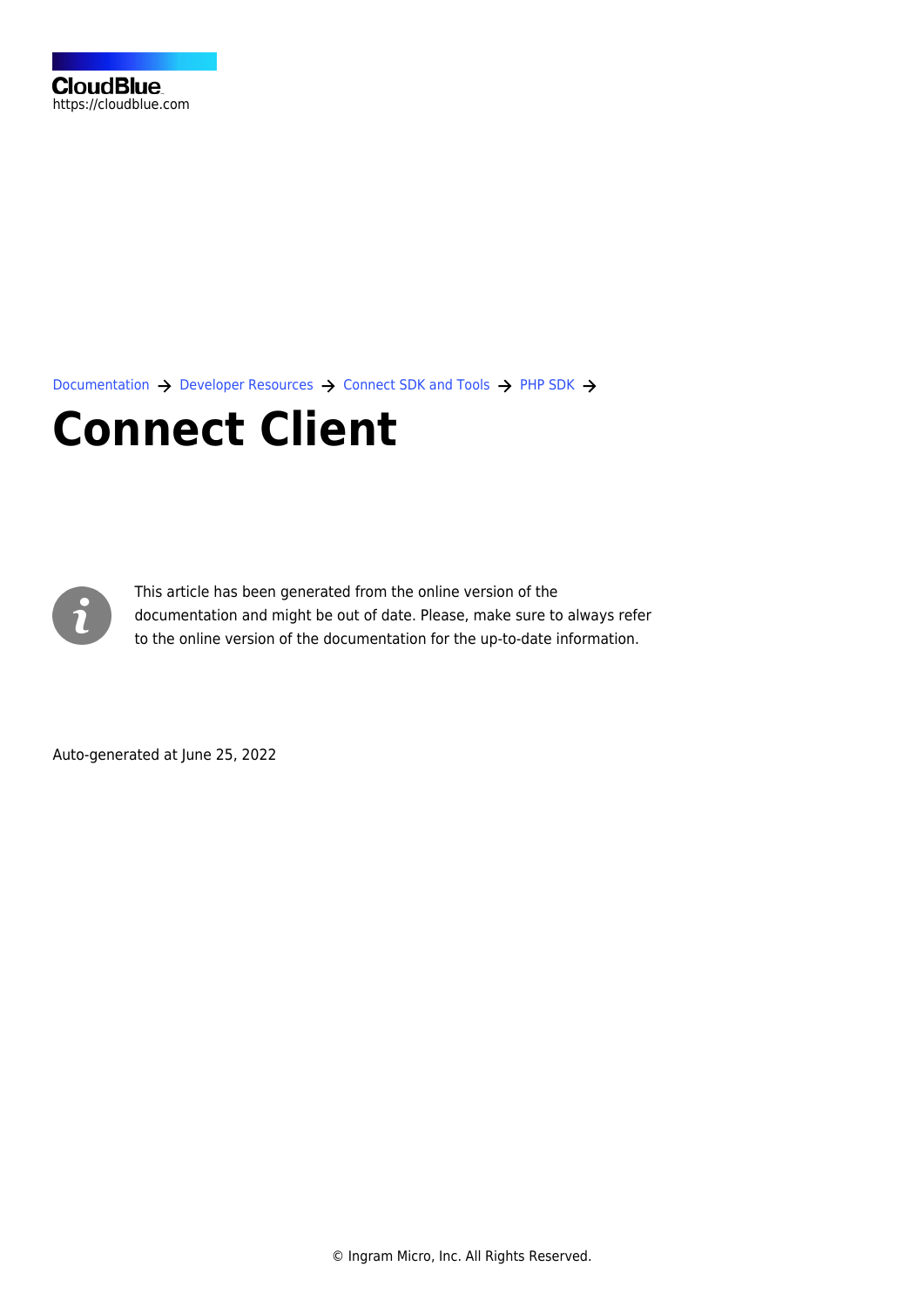Connect client class allows running multiple operations in Connect like get the list of requests, configurations, etc.

Client class may be instantiated from any application to obtain information needed to run an operation, like, for example, get the Asset information in the context of an action. Client provides access to:

- Directory
- Fulfillment
- Tier Configurations
- Tier Accounts
- Tier Account Requests
- Subscriptions

## **Creating a Client**

This is an example to create a client:

```
<?php
require_once ("./vendor/autoload.php");
```
##Note that in case of no Configuration passed to constructor, system will check if config.json exists \$connect = new Connect\ConnectClient(new \Connect\Config([

```
"apiKey" => "SU-677-956-738:ca95348138a3c12XXXXXXXXXXe42d30bde6c",
        "apiEndpoint" => "https://api.connect.cloudblue.com/public/v1",
        "logLevel"=> 7,
       "timeout" \Rightarrow 120,
        "sslVerifyHost"=> false
]));
$connect->directory->listTierConfigs()
```
## **Connect Client usage examples:**

### **Retrieve Tier Configurations**

```
<?php
$connect = new Connect\ConnectClient();
$tierConfigurations = $connect->directory->listTierConfigs();
$tierConfigurations = $connect->directory->listTierConfigs(["account.id" => 'T-0-123123132123123']);
```
### **Retrieve Tier Configuration**

```
<?php
$connect = new Connect\ConnectClient();
$tierConfiguration = $connect->directory->getTierConfigById('TC-000-000-000');
```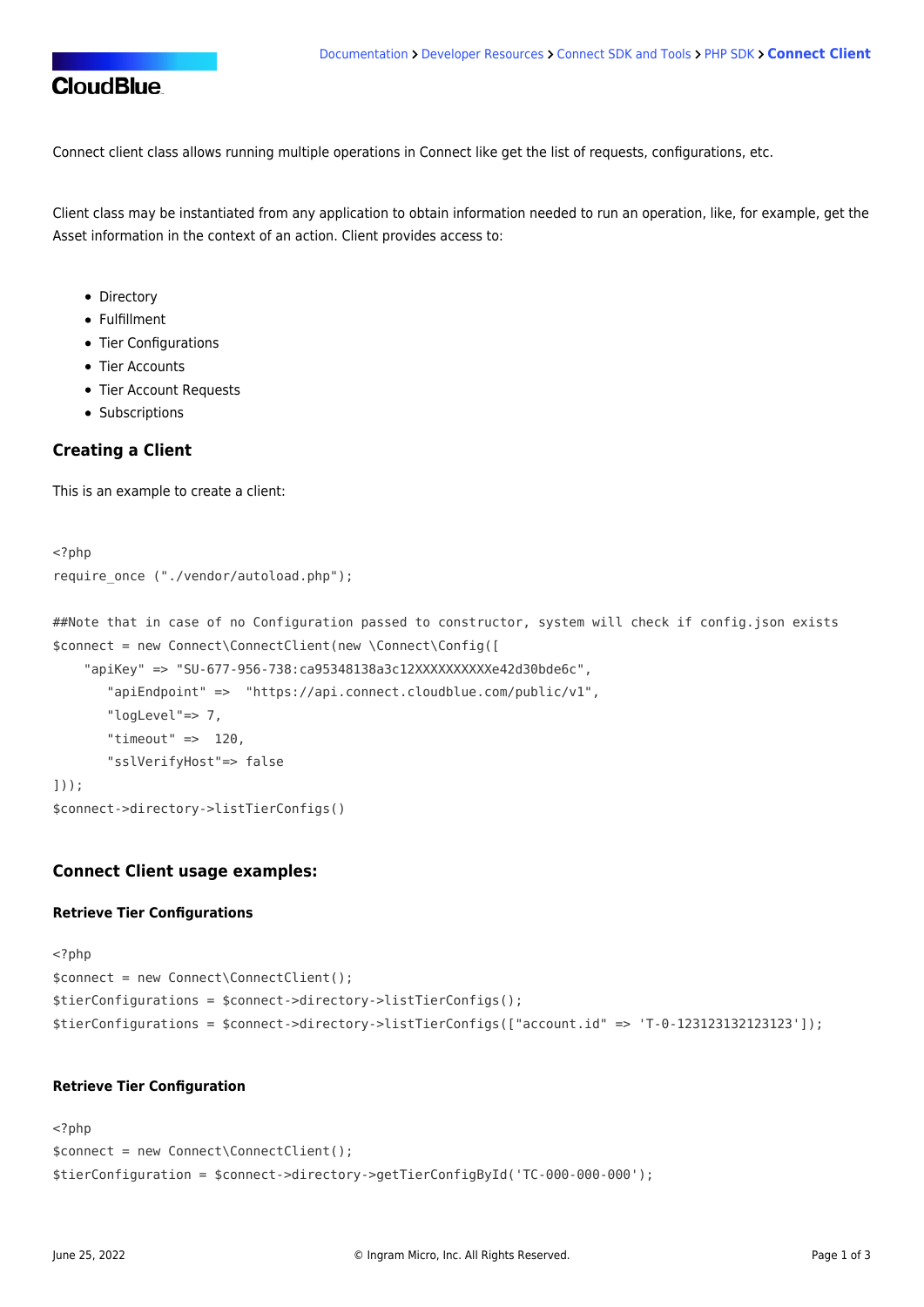# **CloudBlue**

## **Retrieve list of Assets**

```
<?php
$connect = new Connect\ConnectClient();
$assets = $connect->directory->listAssets();
$assets = $connect->directory->listAssets(["product.id" => "PRD-XXXX-XXXX-XXXX"]);
```
### **Retrieve an Asset**

```
<?php
$connect = new Connect\ConnectClient();
$asset = $connect->directory->getAssetById('AS-123-123-123');
```
## **Get Products Information**

<?php \$connect = new Connect\ConnectClient(); \$products = \$connect->directory->listProducts();

## **Get Product Information**

```
<?php
$connect = new Connect\ConnectClient();
$product = $connect->directory->getProduct('PRD-XXXX-XXXX-XXXX');
```
## **List all requests**

In case of no filter, pending ones are returned

```
<?php
$connect = new Connect\ConnectClient();
$requests = $connect->fulfillment->listRequests();
$requests = $connect->fulfillment->listRequests(['status' => 'approved']);
```
## **Get Concrete request**

```
<?php
$connect = new Connect\ConnectClient();
$request = $connect->fulfillment->getRequest('PR-XXXX-XXXX-XXXXX');
```